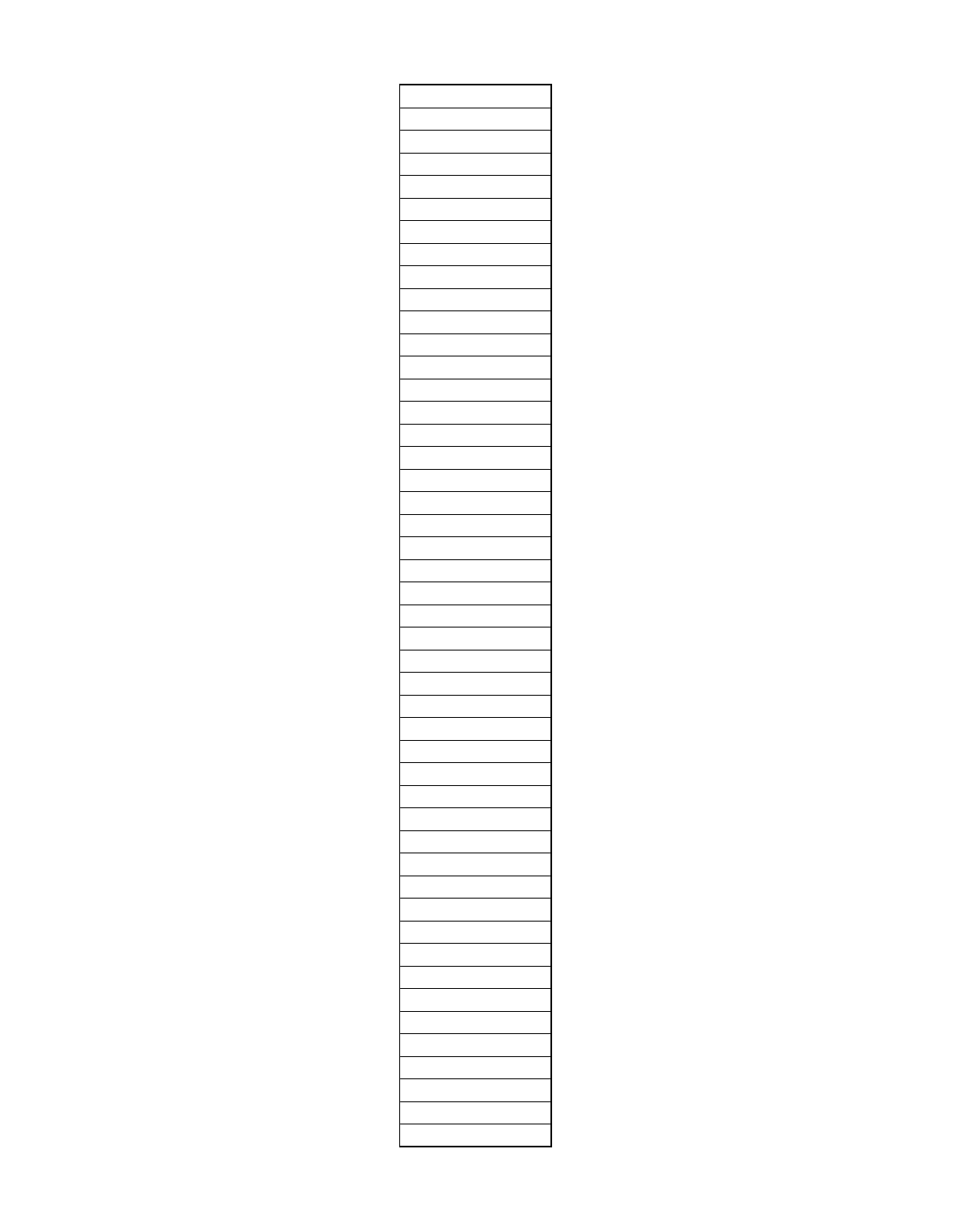| <b>MATH COUNTS</b>         |                  |                         |
|----------------------------|------------------|-------------------------|
| \$130.00                   |                  |                         |
|                            |                  |                         |
| <b>ART CLUB</b>            |                  |                         |
| \$597.00                   |                  |                         |
|                            |                  |                         |
| <b>SCIENCE CLUB</b>        |                  |                         |
| \$130.00                   |                  |                         |
|                            |                  |                         |
| <b>TABLE TENNIS</b>        |                  |                         |
| \$250.00                   |                  |                         |
|                            |                  |                         |
| <b>WEIGHT TRAINING</b>     |                  |                         |
| \$195.00                   |                  |                         |
| <b>CUB PRIDE CLUB</b>      |                  |                         |
| \$450.00                   |                  |                         |
|                            |                  |                         |
|                            |                  |                         |
|                            | <b>SESSION 3</b> |                         |
| <b>WRESTLING</b>           |                  |                         |
| 7%                         |                  | 3,239.25 HEAD COACH     |
| 6.50%                      |                  | 3,007.88 ASSISTANT      |
|                            |                  |                         |
|                            |                  |                         |
| <b>GIRLS BASKETBALL</b>    |                  |                         |
| 7%                         |                  | 3,239.25 8TH HEAD COACH |
| 6%                         |                  | 2,776.50 8TH ASSISTANT  |
| 7%                         |                  | 3,239.25 7TH HEAD COACH |
| 6%                         |                  | 2,776.50 7TH ASSISTANT  |
|                            |                  |                         |
| <b>BOYS SWIMMING</b><br>7% |                  | 3,239.25 HEAD COACH     |
| 6%                         |                  | 2,776.50 ASSISTANT      |
|                            |                  |                         |
| <b>MATH COUNTS</b>         |                  |                         |
| \$130.00                   |                  |                         |
|                            |                  |                         |
| <b>ART CLUB</b>            |                  |                         |
| \$272.00                   |                  |                         |
|                            |                  |                         |
| <b>SCIENCE CLUB</b>        |                  |                         |
| \$130.00                   |                  |                         |
|                            |                  |                         |
| <b>WEIGHT TRAINING</b>     |                  |                         |
| \$195.00                   |                  |                         |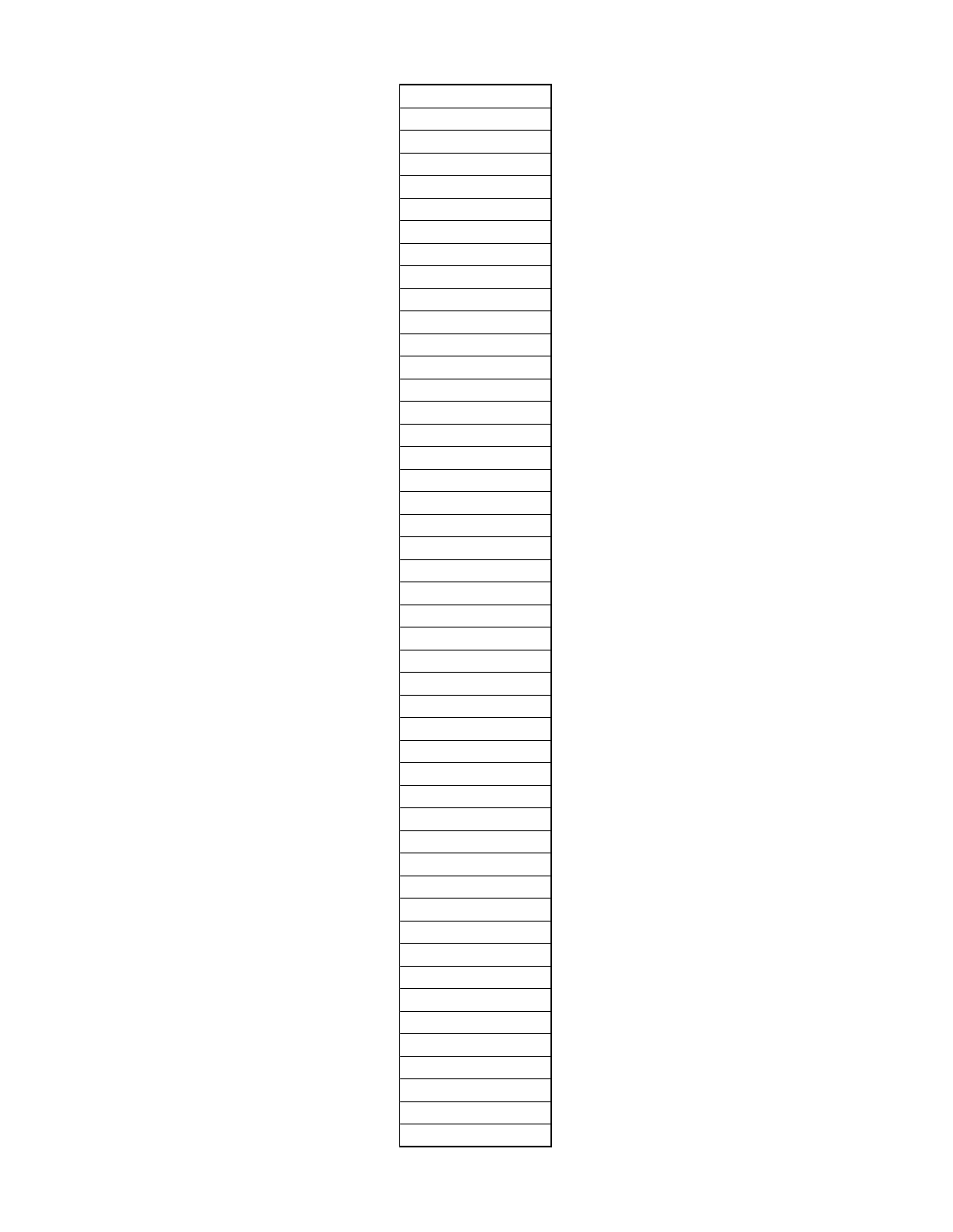| <b>CROSS COUNTRY SKIING</b>                                                   |                |                       |
|-------------------------------------------------------------------------------|----------------|-----------------------|
| 3.50%                                                                         |                | 1,619.63 HEAD COACH   |
| 3.00%                                                                         |                | 1,388.25 ASSISTANT    |
| 3.00%                                                                         |                | 1,388.25 ASSISTANT    |
|                                                                               |                |                       |
| <b>SESSION 4</b>                                                              |                |                       |
|                                                                               |                |                       |
| <b>TRACK</b>                                                                  |                |                       |
| 7%                                                                            |                | 3,239.25 HEAD COACH   |
| 7%                                                                            |                | 3,239.25 HEAD COACH   |
| 6%                                                                            |                | 2,776.50 ASSISTANT    |
| 6%                                                                            |                | 2,776.50 ASSISTANT    |
| 6%                                                                            |                | 2,604.00 ASSISTANT    |
| <b>MATH COUNTS</b>                                                            |                |                       |
| \$130.00                                                                      |                |                       |
|                                                                               |                |                       |
| <b>WEIGHT TRAINING</b>                                                        |                |                       |
| \$195.00                                                                      |                |                       |
|                                                                               |                |                       |
| <b>CUB PRIDE CLUB</b>                                                         |                |                       |
| \$450.00                                                                      |                |                       |
|                                                                               |                |                       |
| <b>MUSIC</b>                                                                  |                |                       |
| 3%                                                                            |                | 1,388.25 INSTRUMENTAL |
| 3.50%                                                                         | 1,619.63 VOCAL |                       |
|                                                                               |                |                       |
|                                                                               |                |                       |
| <b>GOLF</b>                                                                   |                |                       |
| \$960.00                                                                      |                | <b>HEAD COACH</b>     |
|                                                                               |                |                       |
|                                                                               |                |                       |
| *PERCENTAGES ARE BASED ON THE BASE CERTIFIED SALARY                           |                |                       |
|                                                                               |                |                       |
| 1% additional will be added for five years experience in the same sport       |                |                       |
| 1% additional will be added for ten years experience in the same sport        |                |                       |
| The maximum additional percentage added to the base co-curricular salary will |                |                       |
| be 2%.                                                                        |                |                       |
| THE ABOVE PERCENTAGES DO NOT APPLY TO THE POSITIONS THAT AR                   |                |                       |
|                                                                               |                |                       |